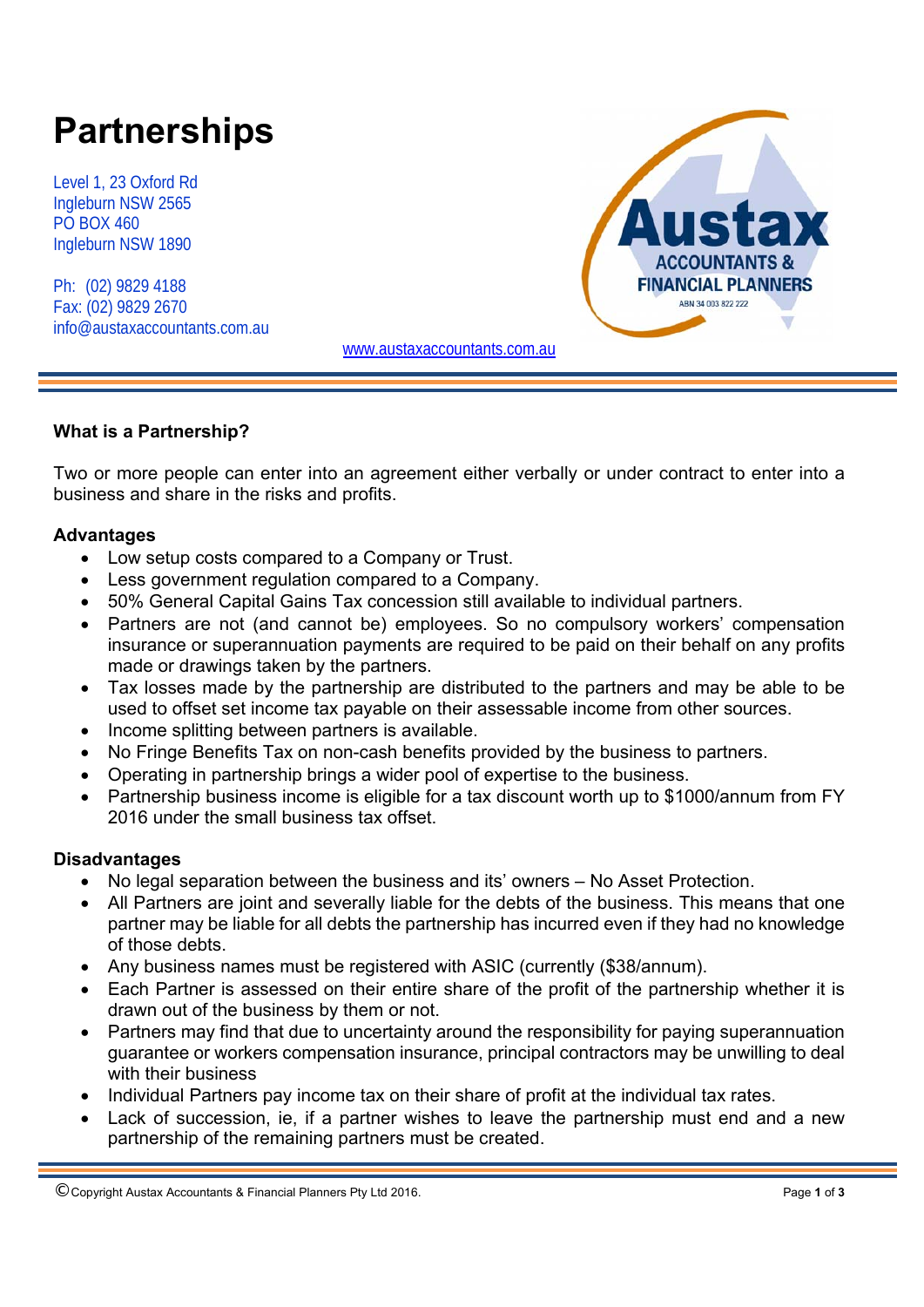- Joint tenant partners cannot dispose of their interest in the partnership separately.
- Structure can be unwieldy with 3 or more partners.
- Maximum number of partners is generally limited to 20.
- Alienation of Personnel Services Income rules may limit deductions.

## **Compliance Requirements**.

- ABN registration.
- Tax File Number application.
- GST registration (if applicable).
- BAS monthly or quarterly (if applicable)
- Income Tax Return Yearly
- Fringe Benefits Tax Return Yearly (if applicable)
- Financial Statements must be prepared annually in required format.

## **General Comments**

This type of structure is suited when two or more people enter into an agreement to run a business or investment which enables the profits to be split for tax planning.

Whilst a partnership can be set up with no more than a handshake and an ABN application, Austax strongly recommends that a professionally prepared partnership agreement be prepared by a lawyer prior to the commencement of business under a partnership structure. A trading name must also be registered with the relevant body in each state that the business intends to operate in using that name.

As each partner is jointly and severally liable for the debts of the partnership, the partners should be mindful of the character of their potential business partners, any great disparity in personal wealth between partners and the asset protection issues associated with this business structure.

The income tax on business profits of a partnership is either paid at the end of the year after lodgement of individual partners' income tax returns. The Australian Taxation Office may require the individual partners to make quarterly instalments towards their expected annual income tax bill via an Instalment Activity Statement (IAS).

Despite compulsory superannuation and workers' compensation insurance being listed as advantages of this structure these are not necessarily good things. Partners need to be aware that failure to voluntarily make superannuation contributions while operating their business in lieu of superannuation guarantee payments will have a detrimental impact on their retirement income.

Likewise, Austax recommends that all partners consider taking out some form of sickness & accident or income protection insurance policy. As public liability and/or other forms of indemnity insurance are also recommended for this business structure, we strongly recommend clients seek the services of an insurance broker to discuss their insurance requirements before commencement of business as a partnership.

<sup>©</sup> Copyright Austax Accountants & Financial Planners Pty Ltd 2016. Page **2** of **<sup>3</sup>**